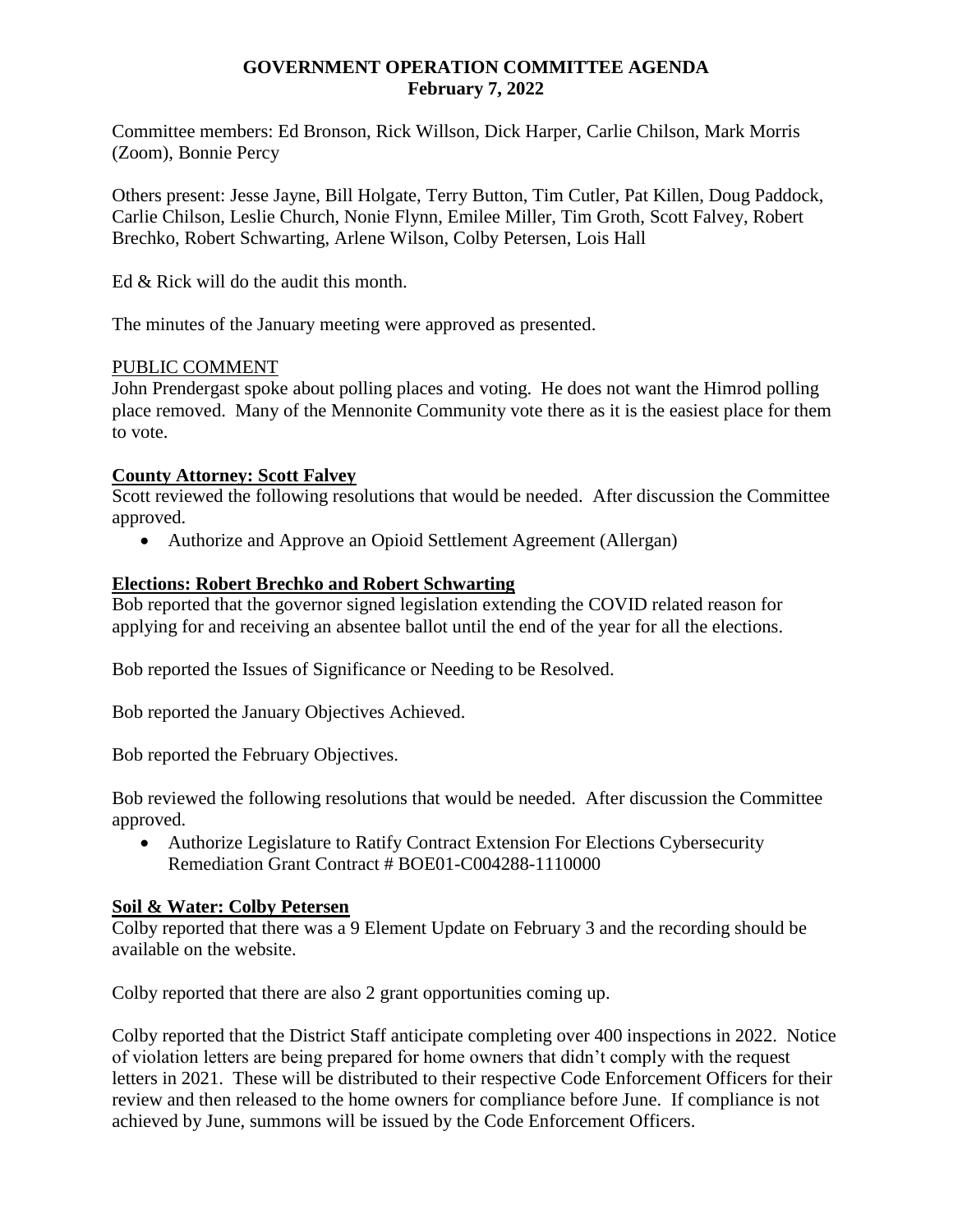Colby reported that the District Staff have completed 82 worksheets for landowners. They anticipate completing over 120 for the year. Worksheets can be completed until March 1<sup>st</sup>. The charge is \$40 per worksheet and \$20 for updates or reprints. It is required that the landowners complete these worksheets when changes are made to their agricultural parcels.

Colby reported that Yates County awarded a grant to the New York Wine and Grape Foundation to update the VineBalance workbook. VineBlalance is a program for vineyard operations to assess environmental sustainability. The workbook was originally completed in 2000 and was in need of updating to reflect current sustainable practices. Tom Eskildsen from Soil & Water has served on both the Technical Review Committee and the Grower Advisory Committee for the updates.

Colby reported that the Five Cattle Dead in Manure Gas Poisoning Incident on Finger Lakes Dairy Farm article will be distributed in the Flame newsletter to the Mennonite Community. He also reported that there will be a Slow Moving Vehicle Workshop on February 15th, 2022 from 7-9 p.m. at the Benton Fire Department.

#### **Cornell Cooperative Extension: Arlene Wilson**

Arlene provided Program Updates.

There was discussion with the Committee regarding the CCE office being closed during their lunches and during "snow days".

Arlene reviewed the following resolutions that would be needed. After discussion the Committee approved.

 Authorize Chairwoman to Sign Memorandum of Understanding with Cornell Cooperative Extension

## **IT: Tim Groth**

Tim reported that in the month of December there were 261 I.T. Help Desk calls.

Tim updated the Committee on the following programs: MDM on all the new Public Safety AT & T FirstNet phones, Backup E911 Center, Microsoft Windows Cumulative Update, Time Clock Plus migration to their Cloud solution, NYSLGITDA working with multiple NYS Leaders on Cyber Security initiatives, and Evaluation of Monsido's Accessibility SaaS Solution.

The Committee has interest in moving forward with Evaluation of Monsido's Accessibility SaaS Solution. Tim will produce a resolution for the Legislature meeting.

Tim reviewed the 2021 Summary of Help Desk Tickets by Department.

## **County Clerk: Lois Hall**

Lois reported that today New York State has gone to a new system for all CDL Drivers. Entry level applicants must obtain training from a training provider. It is managed by Federal Motor Carrier Safety Administration. The system will list all of the approved training providers. There is a 28 page list of regulations that will be required. They are no longer talking about allowing 18 year olds to get their CDL License. All of this is done through the Federal Motor Carrier and then they come to the DMV once they have passed all of the requirements.

Lois reported that there were 1785 DMV transactions with fees for retention collected for December 2021, \$15,993.47 and year to date retention of \$168,928.25 and with \$67,259.95 sales tax collected for December. COPRS Internet fees collected \$1,702.44 in December with a year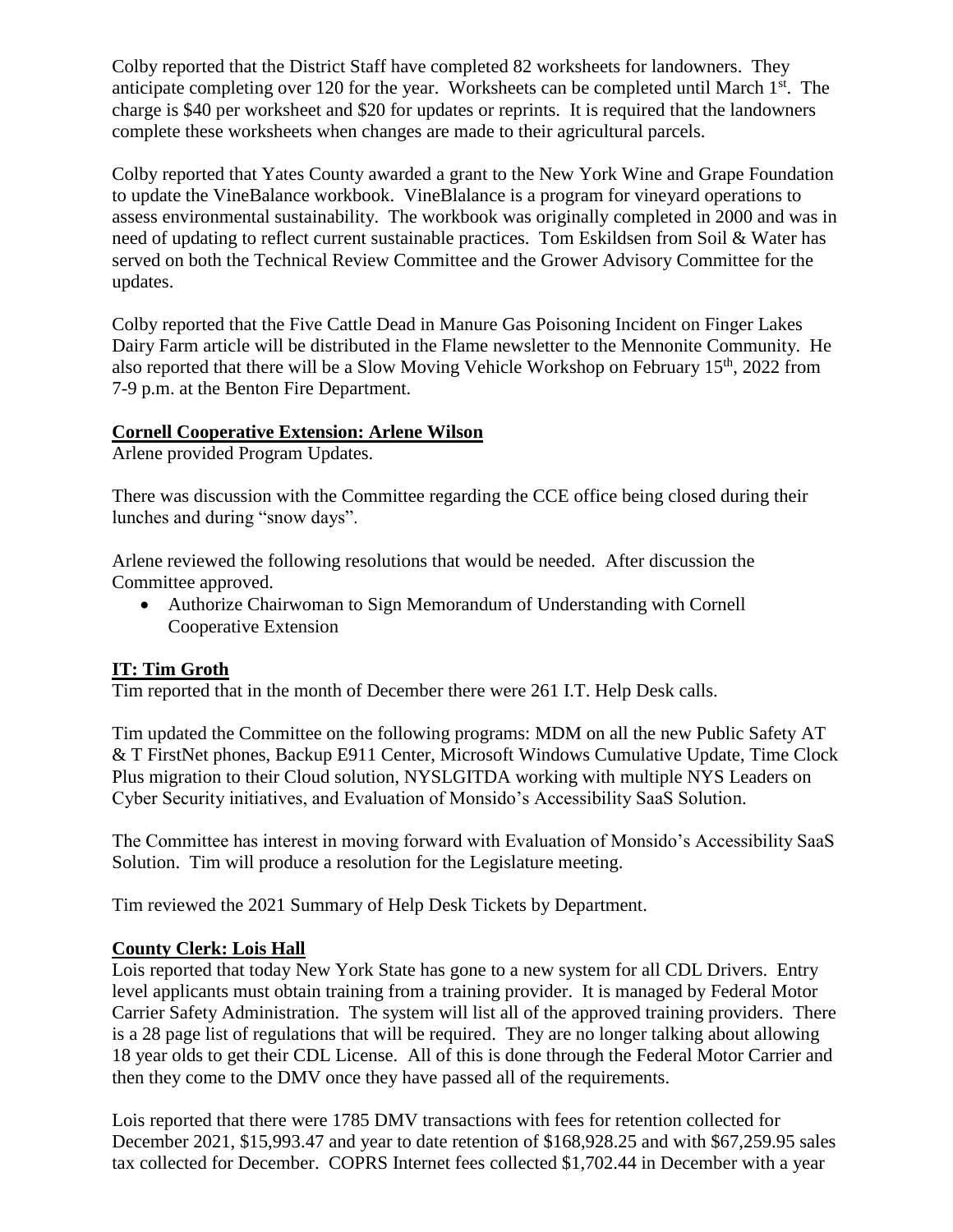to date amount collected of \$15,178.29. The online transactions totaled \$637,611.75. After they reach the threshold of \$170,587.25 they receive 3.25% of these receipts totaling \$15,178.29.

Lois reported the DMV and Clerk Updates.

Lois reviewed the following resolutions that would be needed. After discussion the Committee approved.

Authorize County Clerk to Sign Memorandum of Understanding (MOU) for E-Recording

# **Personnel: Nonie Flynn**

Nonie thanked Sheriff Ron Spike, Sergeant Frank Ryan, Deputy Sheriffs Megan Moorehouse, Sydney Forshay, Caitlin Schenck, and college intern, Alexandria Smart for conducting De-Escalation Training for Yates County employees. The level of professionalism displayed by all involved was greatly appreciated. Each employee has received a letter of commendation and a copy has been placed in their personnel files.

Nonie reported the February collection for the Living Well is Super Bowl (Soaper Bowl), bar, hand, dish, and laundry soap.

Nonie reported that on January 26, 2022 the U.S. Department of Labor's Occupational Safety and Health Administration is withdrawing the vaccination and testing emergency temporary standard issued on Nov. 5, 2021, to protect unvaccinated employees of large employees of large employers with 100 or more employees from workplace exposure to coronavirus.

Nonie reported that Kerry is looking for willing participants from the Government Ops Committee to sit on the committee to review Workers Compensation RFP's.

Nonie reviewed the Personnel Office Vacancy Report.

## **County Administrator: Nonie Flynn**

Nonie reported that CSEA Negotiation meetings are scheduled for February  $14<sup>th</sup>$  and  $28<sup>th</sup>$ .

Nonie reported that Finger Lakes Problem Gambling Resource Center has requested a proclamation and for buildings to be lit in yellow on March  $8<sup>th</sup>$  to bring awareness around problem gambling.

There was discussion regarding the yellow light on the building.

Nonie reviewed the following resolutions that would be needed. After discussion the Committee approved.

• Problem Gambling Awareness Month 2022

# **Legislative Clerk: Emilee Miller**

Emilee reviewed the following resolutions that would be needed. After discussion the Committee approved.

- Ratify Letter of Support
- Change Date of March Legislative Meeting
- Change Date of October Legislative Meeting

# **Legislative Operations: Chairwoman Church**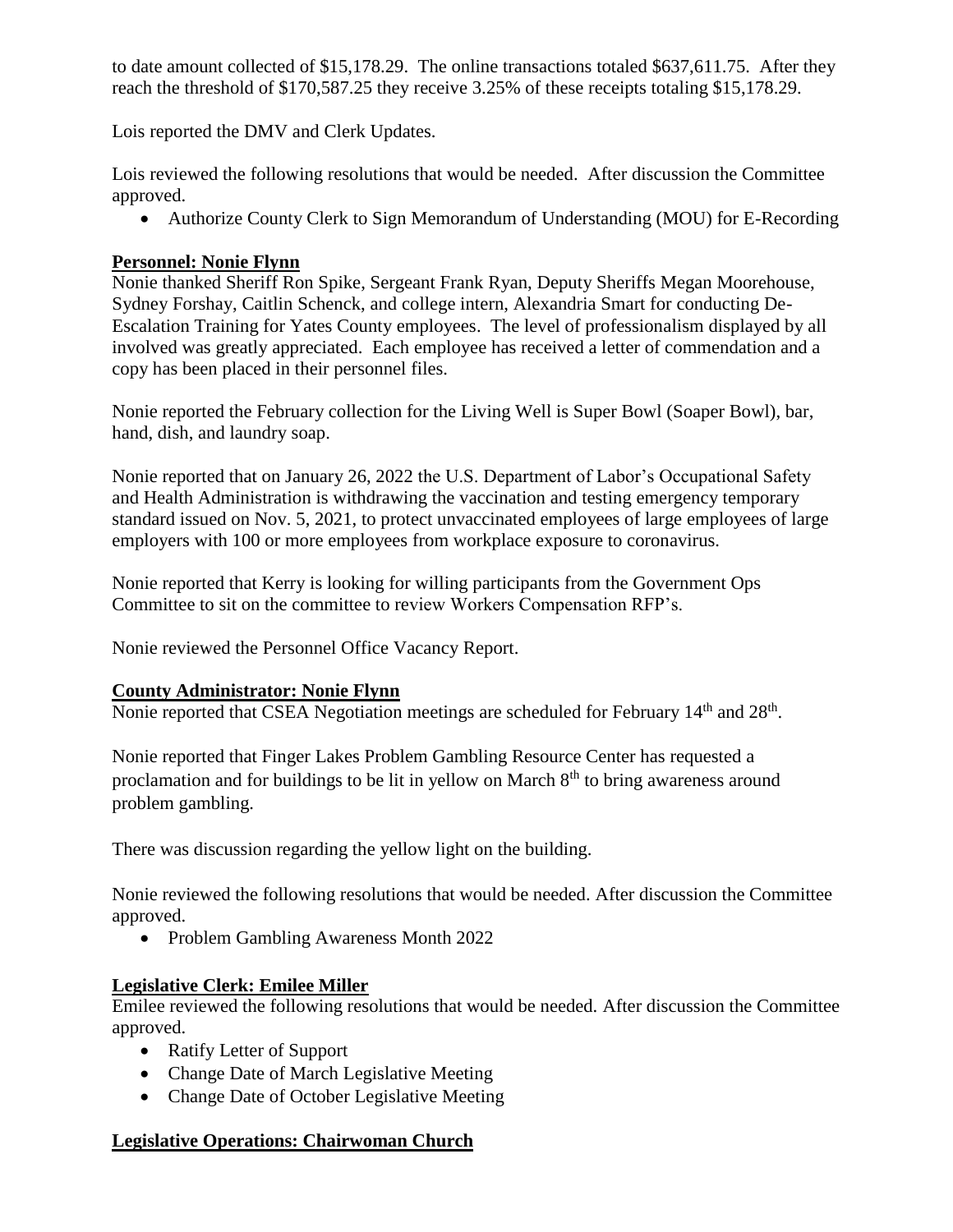Chairwoman Church reviewed the following resolution that would be needed. After discussion the Committee approved.

Authorize Chairwoman to Sign Consulting Agreement (Hayes)

The Committee reviewed the proposed contract and requested some modifications including changing the method of payment to be hourly and putting a limit of \$2,400 for the year in place.

# **Legislative Operations: Doug Paddock**

Doug presented a PowerPoint Presentation (Attached) reporting on the Ad Hoc Reapportionment/Redistricting Committee's findings in regards to the rearrangement of boundaries prepared by Planning and Soil and Water and other alternatives to achieve more equalized representation as required by NYS County Law.

The Ad Hoc Committee's report was sent to all legislators on Wednesday February 2<sup>nd</sup>.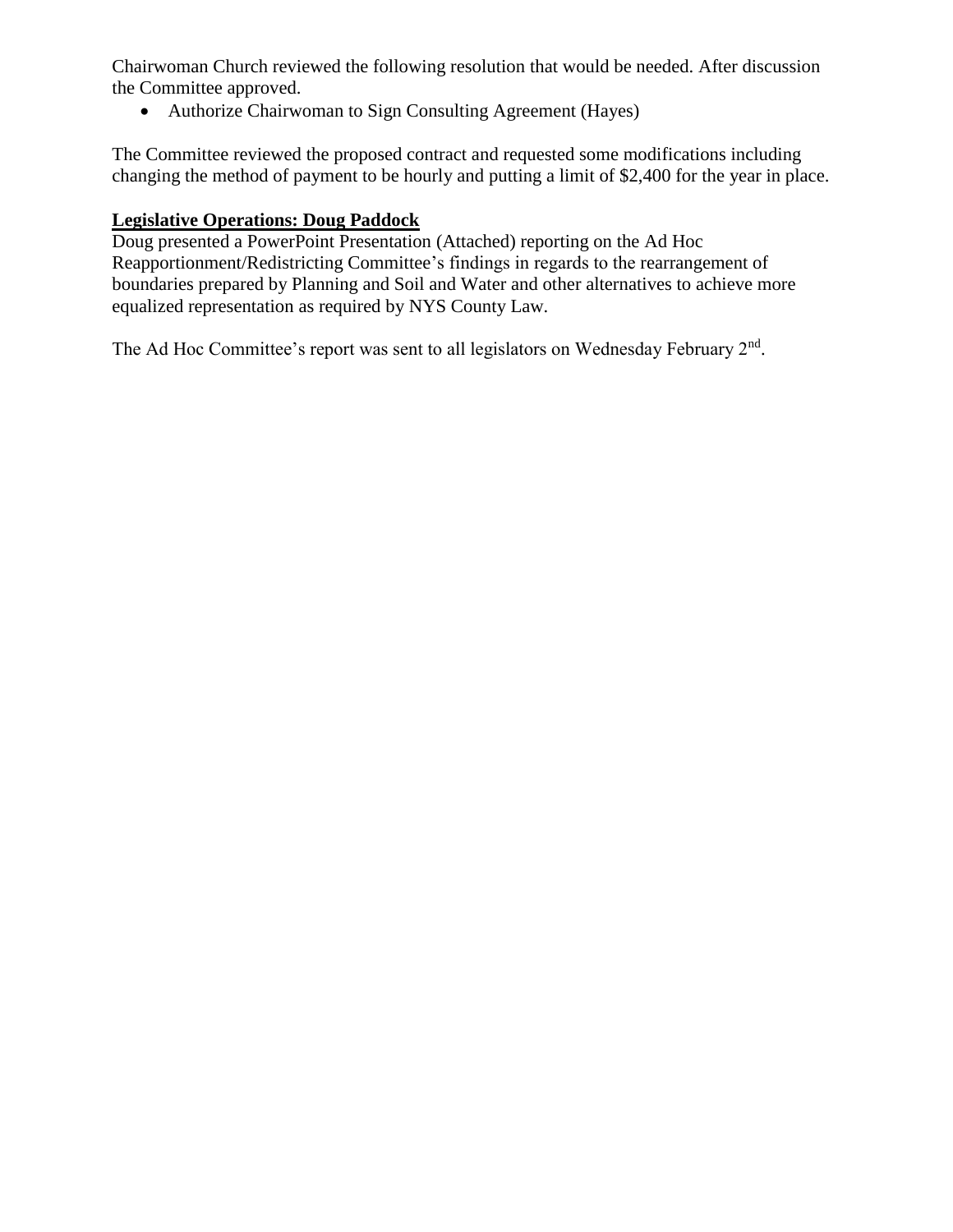# AD HOC REAPPORTIONMENT/ **REDISTRICTING COMMITTEE**

# Report to Government **Operations Committee**

#### FEBRUARY 7, 2022

Daniel Banach Robert Brechko Timothy Cutler **Richard Harper** Douglas Paddock Bonnie Percy Robert Schwarting Technical assistance from Jeffrey Ayers, Emilee Miller and Colby Petersen

# **Backaround**

First YC legislature seated January 1, 1972

- Transitioned from a Board of Supervisors with 9 members
- 5 legislative districts/13 legislators

Reconfigured to 4 districts with 14 legislators

- First occurred in 1984
- Portion of Town of Milo was in District IV (Barrington/Starkey)
- Few changes until 2014 when Milo was consolidated into its own district

Required to review representation after each decennial census

Government Ops - R.O

02/07/2022  $\mathbf{z}$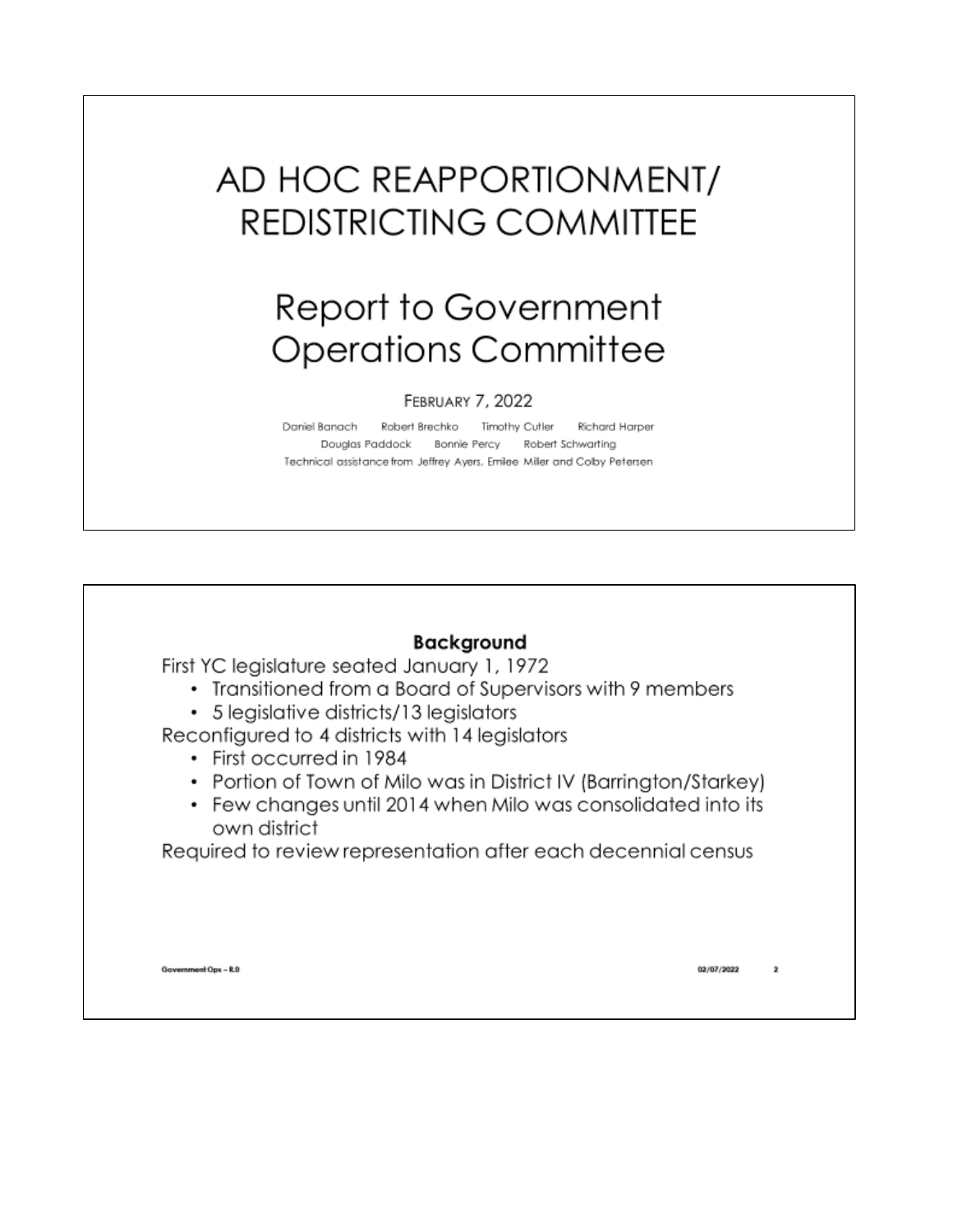| Town                |        | Population | Change from 2010 to<br>2020 |         |  |
|---------------------|--------|------------|-----------------------------|---------|--|
|                     | 2020   | 2010       | People                      | Percent |  |
| Barrington          | 1,541  | 1,672      | (131)                       | (7.83)  |  |
| Benton              | 2.971  | 2,784      | 87                          | 6.72    |  |
| ltaly               | 1.099  | 1,141      | 42)                         | (3.68)  |  |
| Jerusalem           | 4,405  | 4,473      | 68)                         | (1.52)  |  |
| Middlesex           | 1,377  | 1,495      | (118)                       | (7.89)  |  |
| Milo                | 6.817  | 7,040      | (223)                       | [3.17]  |  |
| Potter              | 1,858  | 1,865      | 7)                          | (0.38)  |  |
| Starkey             | 3,407  | 3,530      | (123)                       | (3.48)  |  |
| Torrey              | 1,299  | 1,282      | 17                          | 1.33    |  |
| <b>Total County</b> | 24,774 | 25,282     | (508)                       | (2.01)  |  |

# Representation by Legislative District - 2010 vs. 2020

| 2010 - Target residents per legislator $\rightarrow$ 25,282/14 = 1,806; total difference = 13.5% |  |  |  |
|--------------------------------------------------------------------------------------------------|--|--|--|
|--------------------------------------------------------------------------------------------------|--|--|--|

| District |                                        | Per   |       | $%$ of $ \triangle \%$ from |
|----------|----------------------------------------|-------|-------|-----------------------------|
|          | Population Legislators Legislator Mean |       |       | Mean                        |
|          | 7.109                                  | 1.777 | 98.4  | (1.6)                       |
|          | 5.931                                  | 1.977 | 109.5 | 9.5                         |
| Ш        | 7.040                                  | 1,760 | 97.5  | (2.5)                       |
| IV       | 5.202                                  | 1.734 | 96.0  | (4.0)                       |

|   | 109   |   |       | 98.4  | -6    |
|---|-------|---|-------|-------|-------|
|   | 5,931 | 3 | 1,977 | 109.5 | 9.5   |
| Ш | 7,040 |   | 1,760 | 97.5  | (2.5) |
| w | 5.202 | o | 734   | 96.0  | 4.0   |

|          |                                        |   | Per   | $\%$ of | $\Delta$ % from |
|----------|----------------------------------------|---|-------|---------|-----------------|
| District | Population Legislators Legislator Mean |   |       |         | Mean            |
|          | 6.881                                  |   | 1.720 | 97.2    | $-2.8$          |
|          | 6.128                                  | 3 | 2.043 | 115.4   | 15.4            |
| Ш        | 6.817                                  |   | 1,704 | 96.3    | $-3.7$          |
| ľν       | 4,948                                  | 3 | 1.649 | 93.2    | -6.8            |

Government Ops - R.O

02/07/2022

4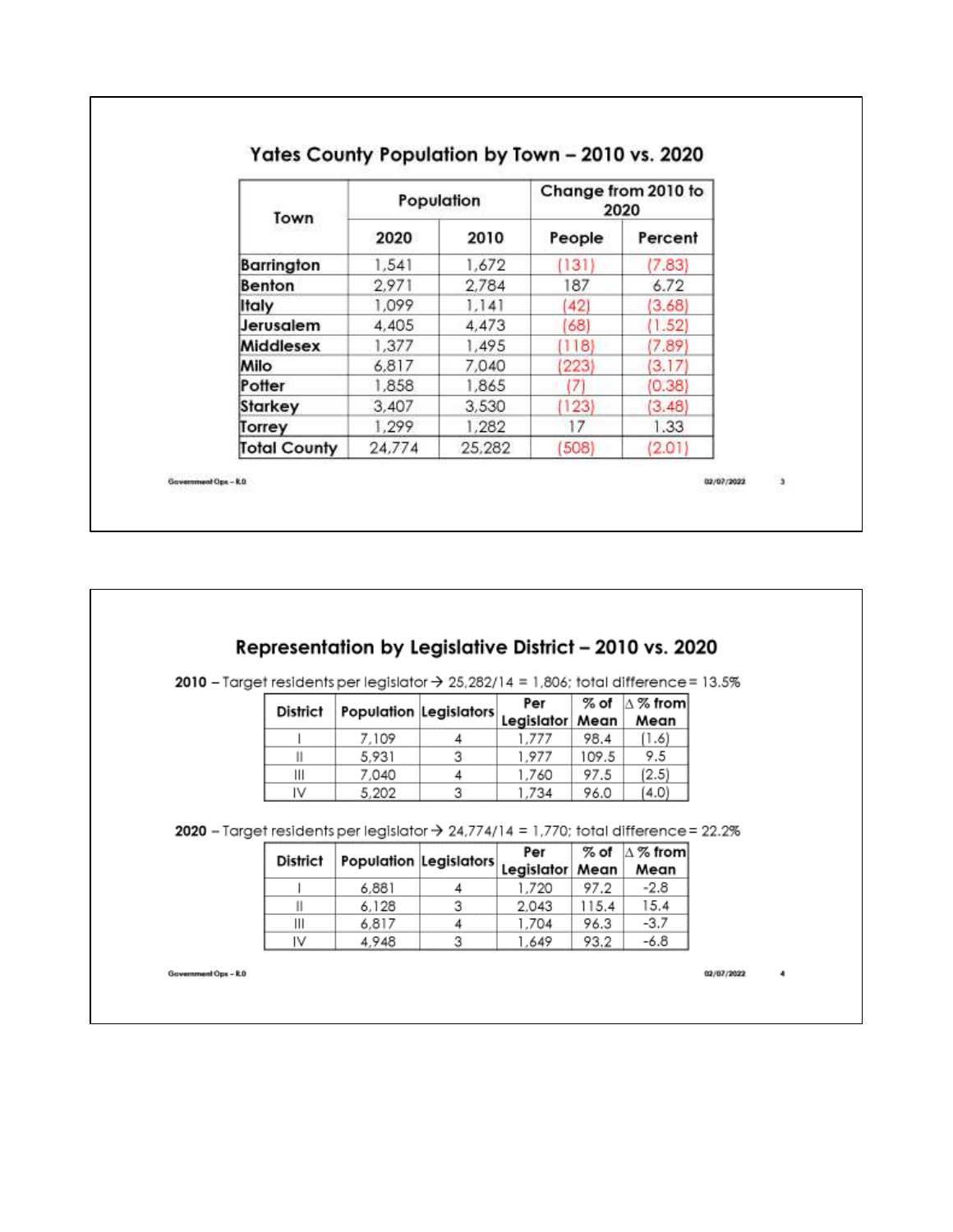

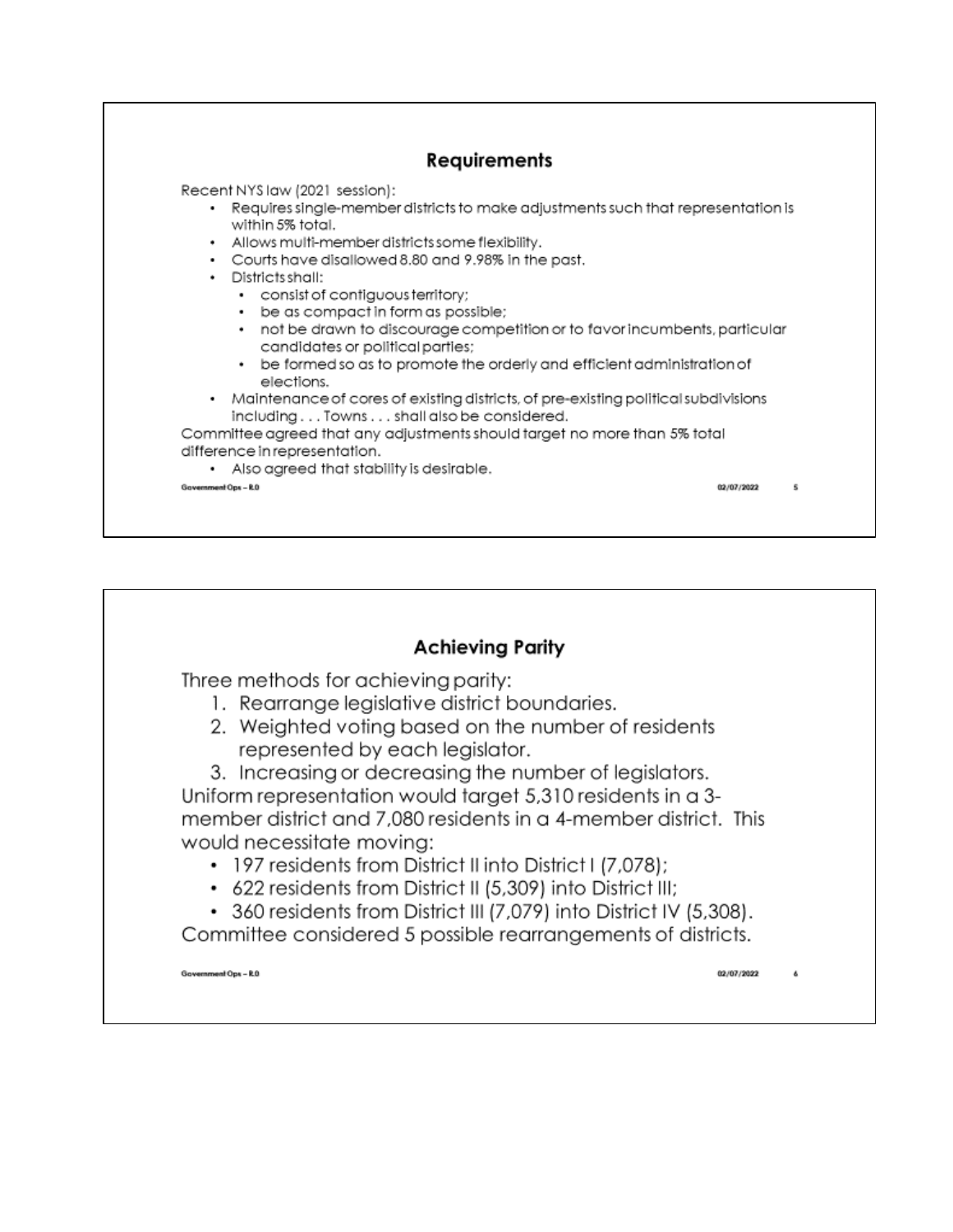

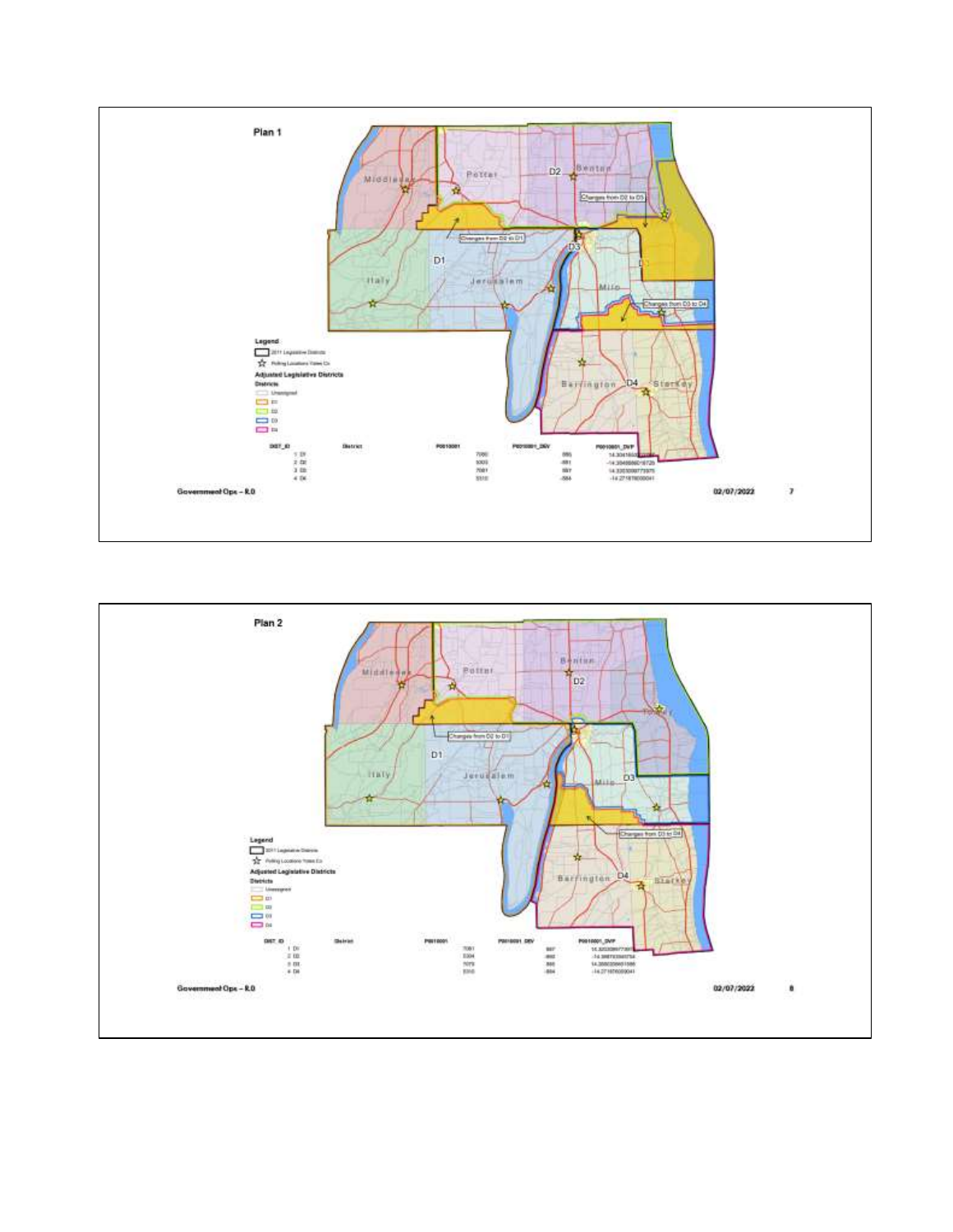

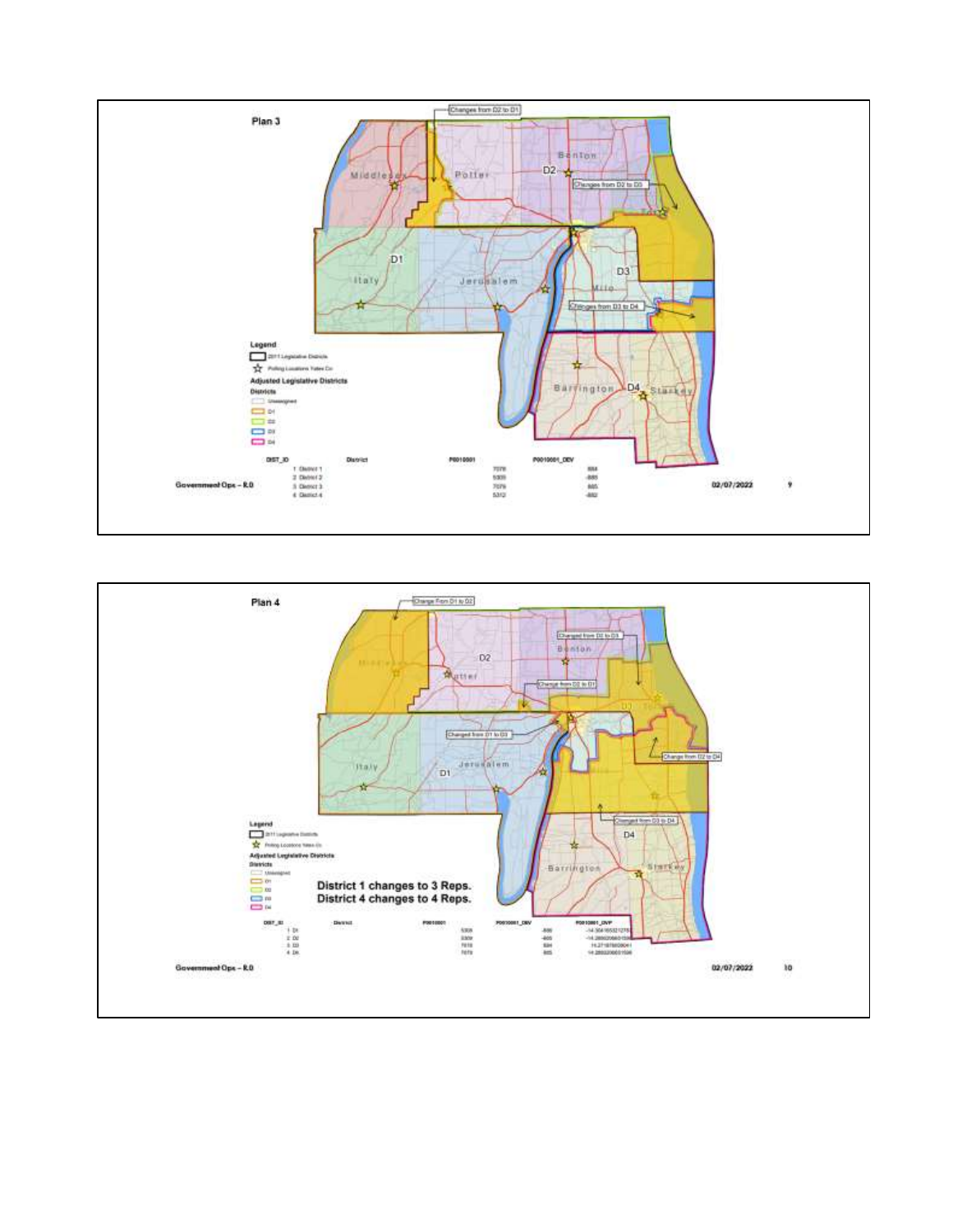

# New Voting Districts Required, by Plan

| Plan    | New Voting<br><b>Districts Required</b> | Locations                                                              | <b>Distinct Ballots</b><br>Required |  |  |  |  |
|---------|-----------------------------------------|------------------------------------------------------------------------|-------------------------------------|--|--|--|--|
| Current |                                         |                                                                        |                                     |  |  |  |  |
|         |                                         | 1 each in Milo, Potter and Torrey                                      | 12                                  |  |  |  |  |
|         |                                         | 1 each in Benton, Jerusalem, Milo and<br>Potter                        |                                     |  |  |  |  |
|         | 3                                       | 1 each in Milo, Potter and Torrey                                      | 12.                                 |  |  |  |  |
|         | 6                                       | 2 each in Benton and Torrey; 1 each in<br>Jerusalem and Milo           | 15                                  |  |  |  |  |
|         |                                         | 1 each in Benton, Jerusalem, Milo and<br>Torrey (Note: 1.3% deviation) | 13                                  |  |  |  |  |

Election costs increase from an anticipated minimum (Plans 1 and 3) of \$2,632 per year to a maximum (Plan 4) of \$23,853 per year, depending on number of primaries and poll workers required. A more realistic four-year average cost ranges from \$6,581 to \$13,162.

Government Ops - R.O.

02/07/2022  $\mathbf{12}$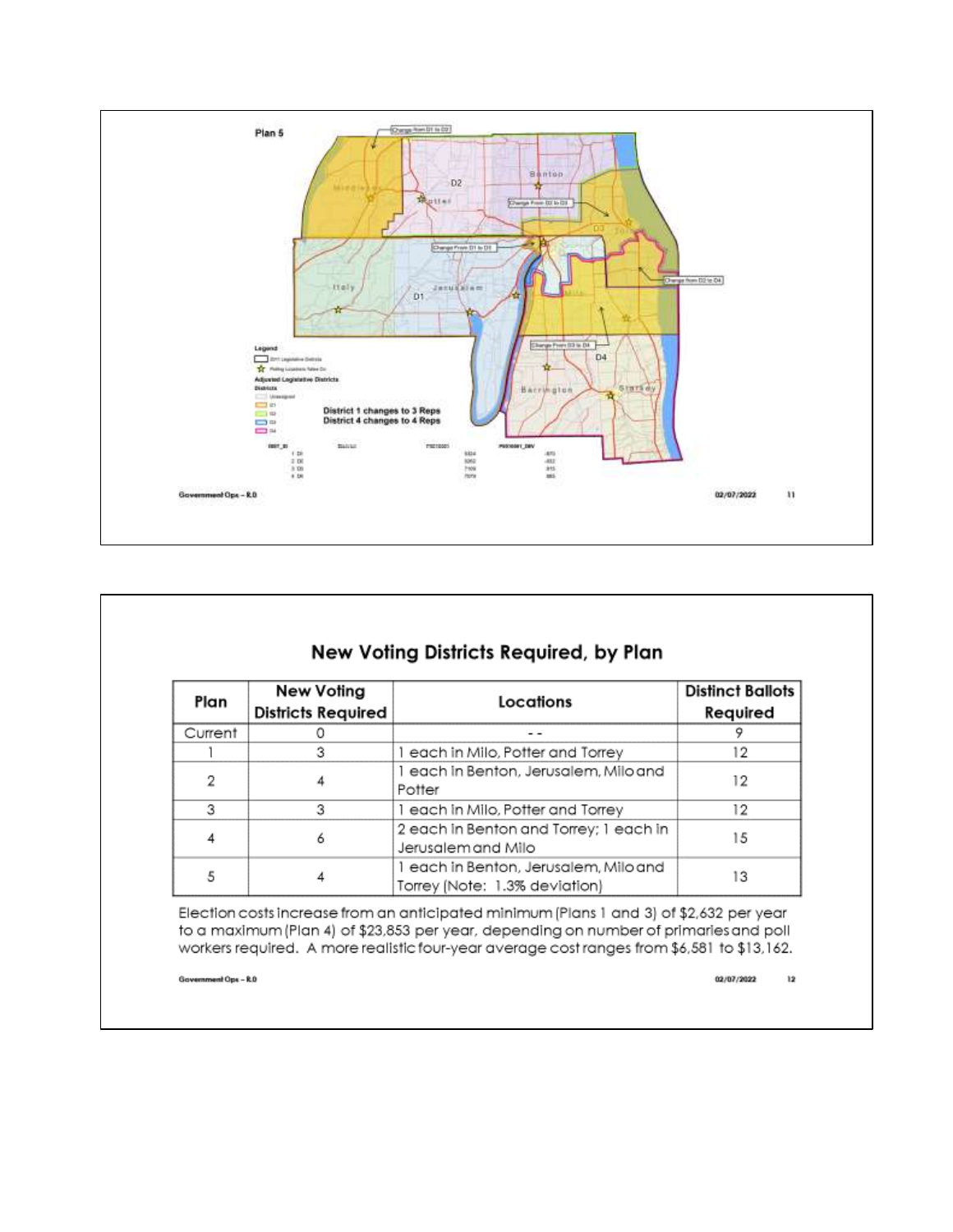

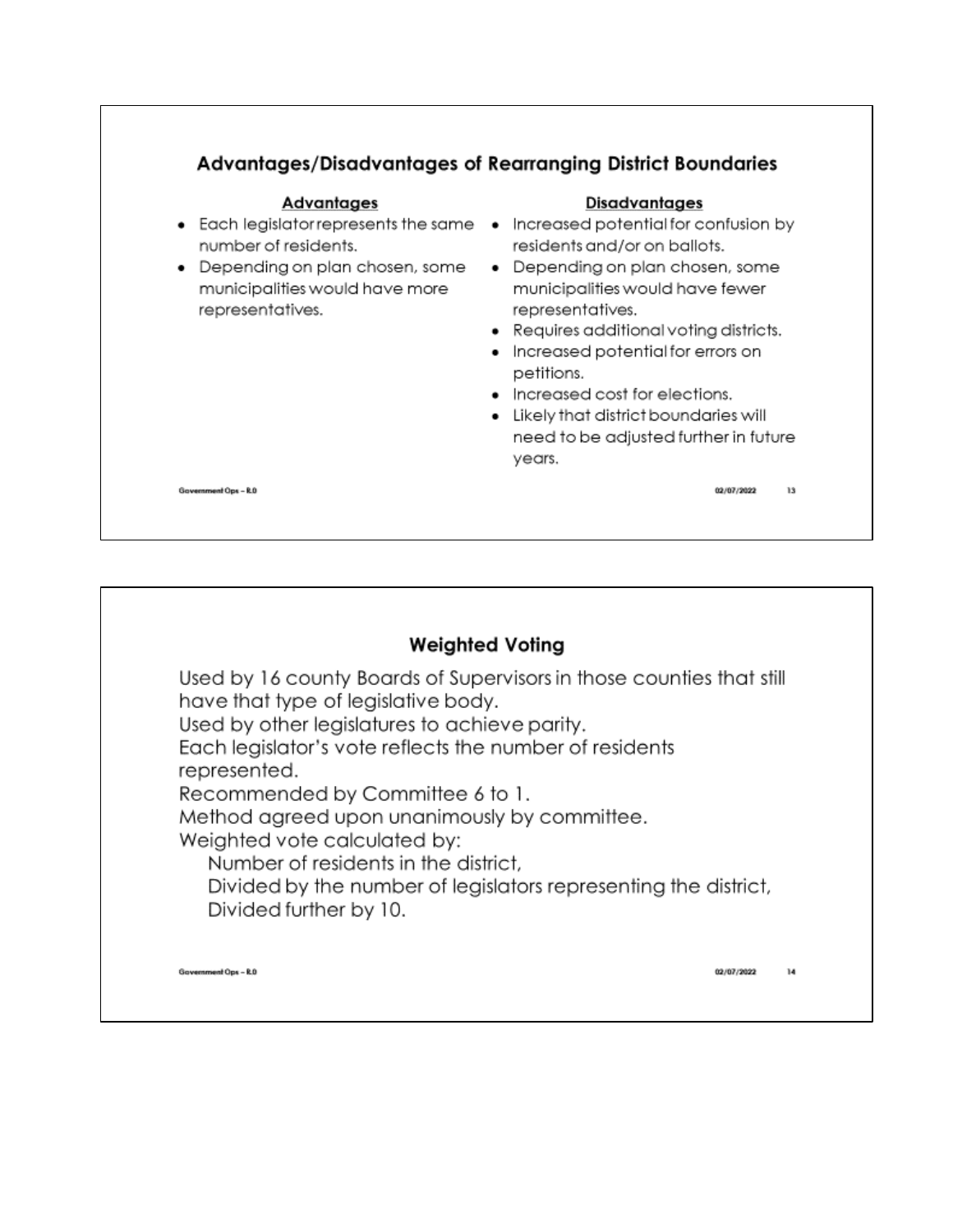

|                       |                                            |                       | Cayuga              |        | County, Legislator No. and Votes<br>Genesee |            | Ofsego         |           | Scheneclady         |                | Steuben        |            |    |
|-----------------------|--------------------------------------------|-----------------------|---------------------|--------|---------------------------------------------|------------|----------------|-----------|---------------------|----------------|----------------|------------|----|
|                       | <b>Summaries</b>                           | Leg.                  | Votes/ Leg.<br>leg. | ٠      | Votes/<br>Leg.                              | teg.<br>٠  | Votes/<br>Leg. | leg.<br>٠ | Votes/ Leg.<br>Leg. | ٠              | Votes/<br>leg. |            |    |
|                       |                                            | 6                     | 86                  | x      | 47                                          | 5          | 627            | 4         | 0799                | 12             | 723            |            |    |
|                       |                                            | 2.                    | 75                  | 2      | 45                                          | з          | 554            | 5         | .0799               | 8              | 894            |            |    |
|                       |                                            | 7                     | 68                  | s      | 43                                          | s          | 534            | 6         | .0799               | 14             | 660            |            |    |
|                       |                                            | 9                     | 67                  | 5      | 43                                          | 4          | 523            |           | <b>0572</b>         | -11            | 625            |            |    |
|                       |                                            | 3                     | 65                  | 6      | 38                                          | 2          | 503            | 2         | 0572                | $\overline{2}$ | 605            |            |    |
|                       |                                            | 5                     | 62                  |        | 28                                          | ïΰ         | 487            | з         | .0572               | 6              | 605            |            |    |
|                       |                                            | 8                     | 61                  | 8      | 28                                          |            | 439            | 7         | 0.9939              | 3              | 601            |            |    |
|                       |                                            |                       | 53                  | 9      | 28                                          | 7          | 405            | 8         | 0.9939              | 9              | 597            |            |    |
|                       |                                            | -14.                  | 52                  | $\tau$ | 26                                          | a          | 390            | 9         | 0.9939              | 10             | 595            |            |    |
|                       |                                            | 4                     | 51                  |        |                                             | 9          | 375            | 10        | 0.9939              | 13             | 593            |            |    |
|                       |                                            | 15                    | 51<br>49            |        |                                             | 12         | 356            |           | 0.9939              | $\overline{4}$ | 562            |            |    |
|                       |                                            | 10 <sup>°</sup><br>13 | 48                  |        |                                             | $+1$<br>13 | 348<br>346     | 12<br>13  | 0.9048<br>0.9048    | 5<br>τ         | 542<br>542     |            |    |
|                       |                                            | 14                    | 48                  |        |                                             | 14         | 339            | 14        | 0.9048              |                | 513            |            |    |
|                       |                                            | 12                    | 47                  |        |                                             |            |                | 15        | 0.9048              | 17             | 513            |            |    |
|                       |                                            |                       |                     |        |                                             |            |                |           |                     | 15             | 451            |            |    |
|                       |                                            |                       |                     |        |                                             |            |                |           |                     | 16             | 451            |            |    |
|                       | Total No. of Legislators                   | 15                    |                     | 9      |                                             | 14         |                | 15        |                     | 17             |                |            |    |
|                       | Maximum % of Minimum                       |                       | 183.0               |        | 180.8                                       |            | 185.0          |           | 119:4               |                | 160.3          |            |    |
|                       | Total No. of Votes                         |                       | 883                 |        | 326                                         |            | 6228           |           | 15                  |                | 9872           |            |    |
|                       | Simple Majority                            |                       | 442                 |        | 164                                         |            | 3115           |           | 8                   |                | 4937           |            |    |
| Government Ops - R.D. | Minimum No. of<br>Legislators for Majority | 7.                    |                     | 4.     |                                             | z          |                | 泪         |                     | ß.             |                | 02/07/2022 | 16 |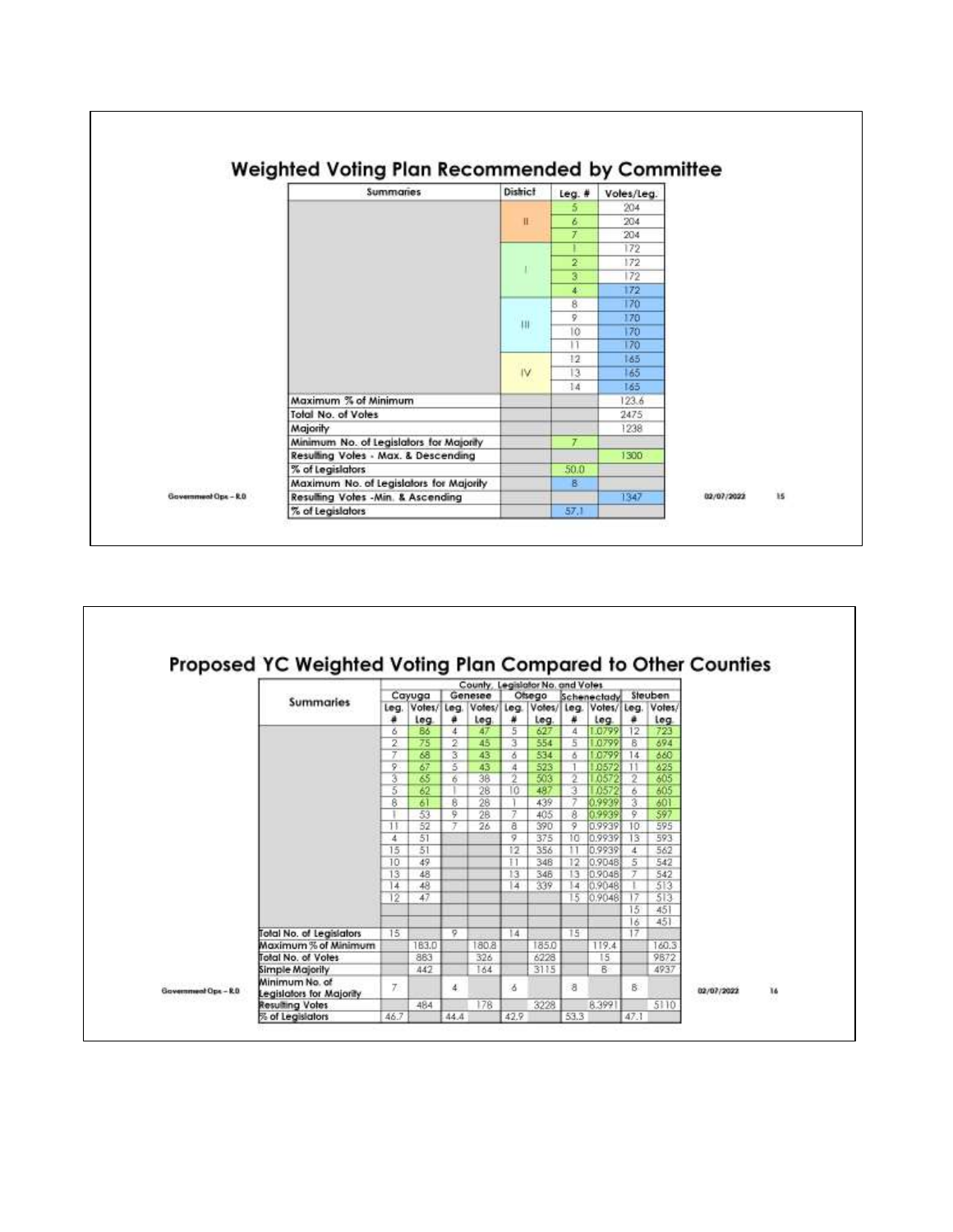

# **Next Steps**

Prepare a local law incorporating the plan chosen by the legislature.

- Local law is subject to a permissive referendum, at least.
- May require a mandatory referendum, depending on plan chosen.

# **Additional Considerations**

Committee has met on several occasions; minutes have been distributed and contain more detail. NYSAC webinar: https://www.youtube.com/watch?v=-7iEKb9T8u8.

Government Ops - R.O.

02/07/2022 18